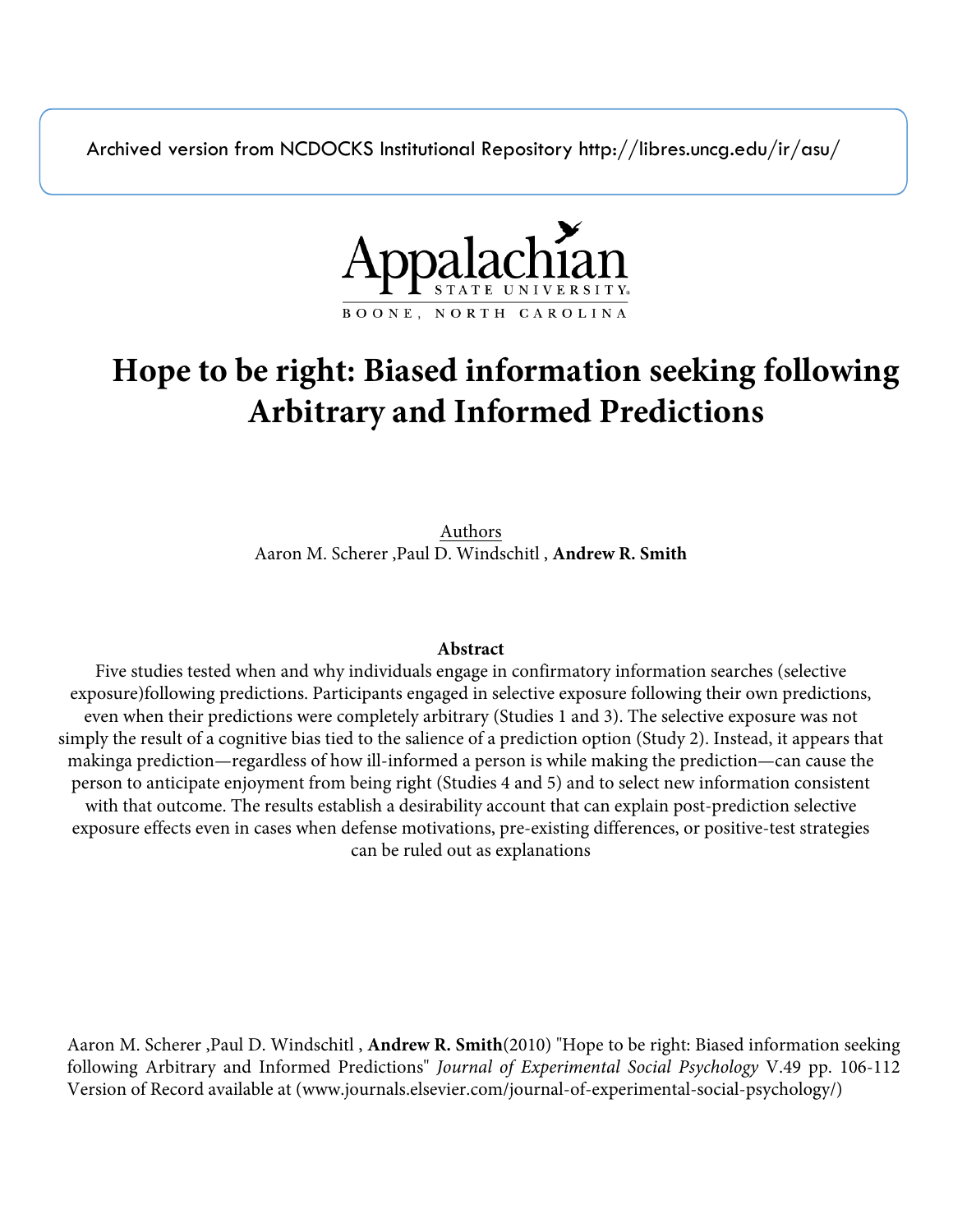## Hope to be right: Biased information seeking following arbitrary and informed predictions

AaronM. Scherer  $\mathrm{^{a_\star}}$ , Paul D. Windschitl  $\mathrm{^{a_\star}}$  Andrew R. Smit[h](#page-1-1)  $\mathrm{^{b}}$ 

<span id="page-1-1"></span><sup>a</sup>*University of Iowa, USA* <sup>b</sup>*Appalachian State University, USA*

#### <span id="page-1-0"></span>H I G H L I G H T S

► We test four explanations of selective exposure (SE) to confirming information.

► Information seeking was measured following predictions of varying arbitrariness.

► Participants engaged in SE following arbitrary and informed predictions.

 $\blacktriangleright$  Anticipated positive affective reactions predicted information selections.

► The positive affect associated with being correct can drive post-prediction SE.

#### A b s t r a c t

Five studies tested when and why individuals engage in confirmatory information searches (selective exposure) following predictions. Participants engaged in selective exposure following their own predictions, even when their predictions were completely arbitrary (Studies 1 and 3). The selective exposure was not simply the result of a cognitive bias tied to the salience of a prediction option (Study 2). Instead, it appears that making a prediction—regardless of how ill-informed a person is while making the prediction—can cause the per- son to anticipate enjoyment from being right (Studies 4 and 5) and to select new information consistent with that outcome. The results establish a desirability account that can explain post-prediction selective exposure effects even in cases when defense motivations, pre-existing differences, or positive-test strategies can be ruled out as explanations.

#### Introduction

People frequently make predictions about outcomes in various domains (e.g., business, sports, politics). By definition, people making predictions do not have complete knowledge and therefore cannot be certain of the outcome. Often, additional information that is potentially relevant to the prediction becomes available after the prediction is made but before the true outcome is learned. How people attend to and use this additional information is important because new information can shape confidence in one's prediction [\(Windschitl,](#page-7-0)  [Scherer,](#page-7-0) [Smith, & Rose, 2012\)](#page-7-0) and influence subsequent decisionmaking (e.g., Kray & Galinsky, 2003).

Research on post-choice information selection has shown that after making a choice between options—say Vacation A and Vacation B—people prefer to read information that supports their choice rather than conflicts with it (for reviews see [Hart et al., 2009; Jonas,](#page-7-2)

[Schulz-Hardt, Fischer, & Frey, 2006; Smith, Fabrigar, & Norris, 2008\)](#page-7-2). Recent work from our lab revealed a related result for *post-prediction* information selection. That is, after having made a prediction about which of two outcomes/answers is correct, participants tended to select additional information that supported rather than conflicted with their prediction (Windschitl [et al., 2012\)](#page-7-0).

The studies in the present paper address the questions of when and why people exhibit a post-prediction information selection bias. Regarding the *when* question, we tested whether the amount of information that people have at the point of making a prediction moderates the extent to which they exhibit a bias in their postprediction information selections. In an extreme case, we tested whether a purely arbitrary prediction triggers selective exposure. We believe that it is both interesting and important to examine how even highly arbitrary predictions might trigger a bias in subsequent information processing. People often appear to be willing to offer speculative predictions about events for which they know next to nothing, and we suspect they do this with the comfort of knowing it is "just a prediction" or "just a guess." Yet, it is possible that even with arbitrary predictions, the act of picking one outcome rather than another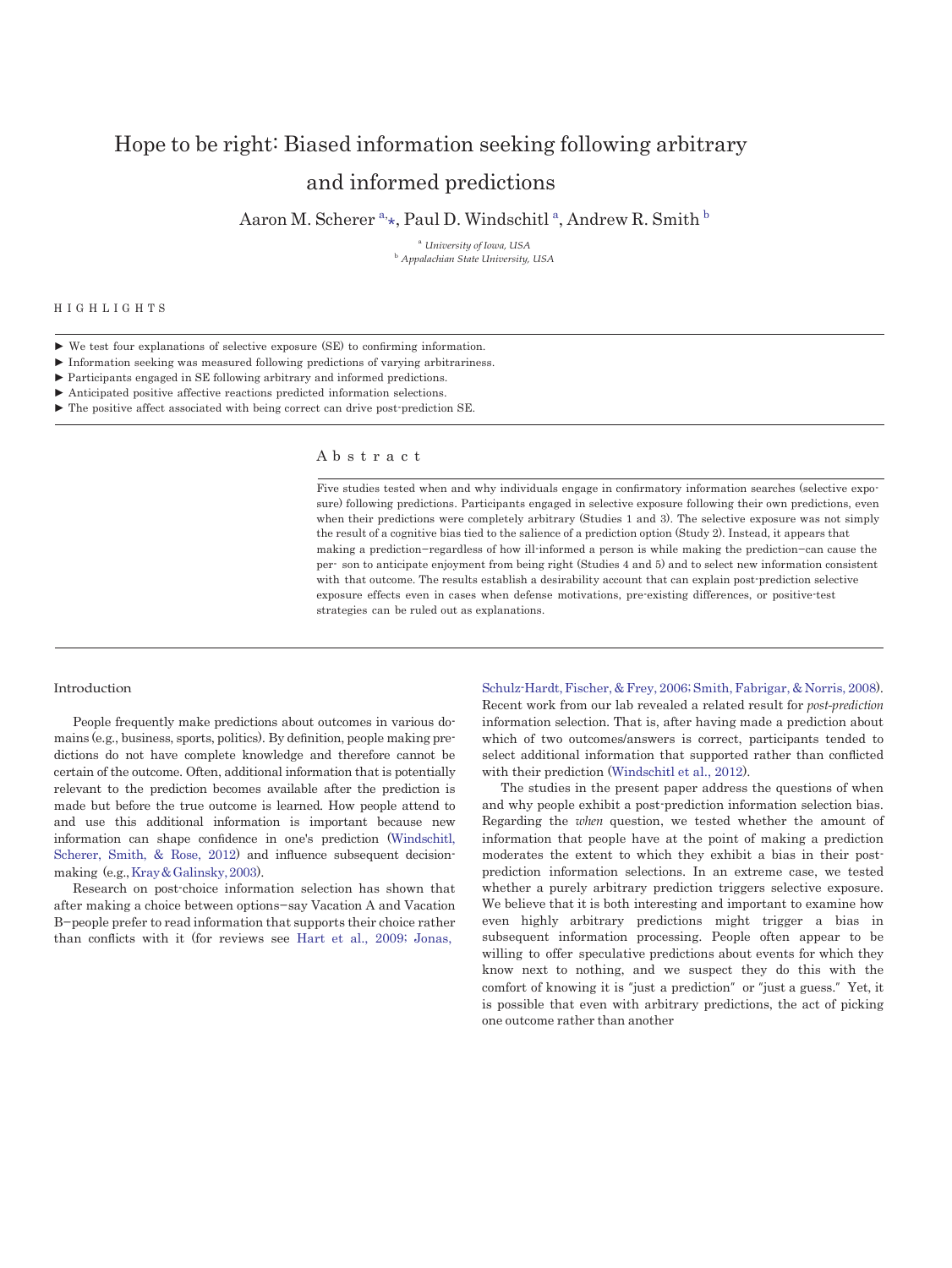(or others) could trigger changes in how subsequent information is searched and used.

By varying level-of-informationand other task variables, our studies also provide answers to the *why* question. This paper discusses four main accounts for why people might exhibit a post-prediction selection bias. While all of these accounts are plausible under general conditions, they differ in what they posit regarding selection biases after people have made purely arbitrary predictions (and under other conditions that we explore).

Before discussing the particular accounts, we wish to comment on the relationship between information selection following choice (about which there is a large literature) and prediction. A prediction between possible outcomes is a type of choice, so there is clearly a degree of conceptual overlap for understanding post-choice and post-prediction information selection. This overlap is reflected in the discussion of accounts below. However, we note that the postprediction context is importantly distinct from the general case of choice, because it involves uncertainty about an objectively correct answer. When a person searches for additional information after a prediction, there is an objective reality looming. That is, the person will learn that they made the right or wrong prediction, and this ultimate determination is not flexible. Biased information searching after a prediction cannot change whether the prediction is right or wrong. Alternatively, biased searching after other types of choices has the potential to shape the determination/evaluation of the outcome (e.g., finding additional fun things to do at the chosen rather than rejected vacation destination can lead one to conclude that a good choice was made). In short, it seems important to directly study postprediction information selection, rather than merely assuming it is fully understood through studies that involve other forms of choice.<sup>1</sup>

#### Four accounts

#### *Defense motivation*

The *defense-motivation account* incorporates ideas from cognitive dissonance and related theories of defense motivation [\(Chen](#page-7-1) & [Chaiken,](#page-7-1) 1999; Jonas et al., 2006) and is the primary account offered for post-choice selective exposure (Hart et al., [2009\)](#page-7-2). Applied to a case of a non-arbitrary prediction, the account would posit that individuals engage in selective exposure as a means of reducing or avoiding concern that they might be wrong. After evaluating all avail- able information and making a prediction, reading new information that conflicts with one's prediction could arouse dissonance or other negative affective responses, so that information is avoided. $2$ 

Whereas defense motivation could be compelling as an account for non-arbitrary predictions, what about entirely arbitrary predictions? Cognitive dissonance theory and various empirical findings suggest that when a strong external justification for a dissonance- provoking action is available, the justification is readily used to dif- fuse or avoid such dissonance (e.g., [Festinger](#page-7-1) & [Carlsmith,](#page-7-1) 1959; Joule & [Azdia,](#page-7-1) 2003). Therefore, a defense motivation account might

suggest an absence of selective exposure after arbitrary predictions. More specifically, people would not feel threatened by disconfirming information, because they have a compelling justification for being wrong—the lack of information forced them to simply guess. Also, defense theorists often assume that commitment to a decision is important before dissonance triggers compensatory effects [\(Hart](#page-7-2) et [al.,](#page-7-2) [2009\)](#page-7-2), but with an entirely arbitrary prediction, people would likely have little sense of commitment to a prediction. Nevertheless, in principle, one could argue that even after an entirely arbitrary prediction, people have a sense of concern or perhaps just a negative affective reaction when encountering information suggesting they might be wrong, motivating people to be biased in the information they select after the prediction. In short, whereas a classic interpretation of dissonance theory might suggest no selective exposure after arbitrary predictions, there are interpretations of what might still be called dissonance or defense accounts that could be used to explain the existence of selective exposure after even an arbitrary prediction.

#### *Pre-existing differences*

The *pre-existing differences account* posits a much different explanation. It starts with the assumption that, even at the start of a study, participants vary in their pre-existing beliefs, attitudes, and preferences. It further posits that participants' predictions and information selections within the study covary as a function of these pre-existing differences. Critically, then, this account suggests that making a prediction does not *cause* individuals to engage in selective exposure. Instead, selective-exposure effects (and predictions) are driven by pre-existing beliefs, attitudes, and/or preferences. For example, a person who likes mountains more than oceans might be more likely to predict that Colorado is rated as a more beautiful state than Florida and find information that highlights the natural beauty of Colorado's mountains more interesting and informative than information that highlights the natural beauty of Florida's beaches. Predicting Colorado would not cause the person to engage in selective exposure for Colorado, the person's existing preference would determine the prediction and information selection. The preexisting differences account shares fea- tures with Chen and [Risen's](#page-7-1) [\(2010\)](#page-7-1) recent critique of cognitive disso- nance explanations of spreading-of-alternatives effects, with [Sears](#page-7-1) and [Freedman's](#page-7-1) [\(1967\)](#page-7-1) notion of de facto selective exposure, and with a biasedevaluation process described by [Fischer,](#page-7-1) Jonas, Frey, and [Schulz-](#page-7-1)Hardt [\(2005\).](#page-7-1) The account is an important one because it chal- lenges the routinely accepted idea that the choice process truly triggers postchoice selective exposure.

Whereas pre-existing differences could account for selective exposure that coincides with a non-arbitrary prediction, what about cases involving entirely arbitrary predictions? If the prediction is so arbitrary as to be essentially random (see Study 1), this means there is no systematic link between predictions and pre-existing differences or information selections. Consequently, the pre-existing differences account could not account for observed selective exposure effectsafter fully arbitrary predictions.

#### *Positive-testing*

The *positive-test account* posits that post-prediction selection biases reflect a generic cognitive strategy. This account is related to the positive-test strategy for hypothesis testing (see [Klayman](#page-7-1) & Ha, 1987; Snyder & [Swann,](#page-7-1) 1978). The account suggests that, after people make a prediction and while they are assessing whether their prediction was correct, they check on evidence that is consistent with it being correct (i.e., confirming evidence). As a generic process, this tendency/strategy to check on confirming evidence does not reflect nor is fueled by a motivation to be correct; it would presumably be applied to testing any focal hypothesis. Consequently, even if person's prediction was entirely arbitrary, this account still predicts that they

 $^{\rm 1}$  A reviewer noted that previous studies have involved information selection following choices that could be characterized as somewhat arbitrary. We agree, but wish to note that our paradigm investigates arbitrary predictions in a way that other postchoice paradigms have not. Commonly used post-choice selective exposure paradigms, such as one in which respondents decide whether the contract of "Mr. Miller" should be extended, [\(Frey,](#page-7-1) 1981), are explicitly hypothetical and have no objectively correct response (see also Fischer, [Greitemeyer,](#page-7-1) & Frey, 2008). Additionally, unlike the arbitrary predictions we solicit in some of our studies, participants in those post-choice paradigms are given substantial (albeit not definitive) information on which to make their initial choice.

 $2$  People might also process decision-inconsistent information in a defensive manner or assume the decision-inconsistent information is of low quality, which could fuel selective exposure effects (e.g., Fischer, [Greitemeyer,](#page-7-1) & Frey, 2008).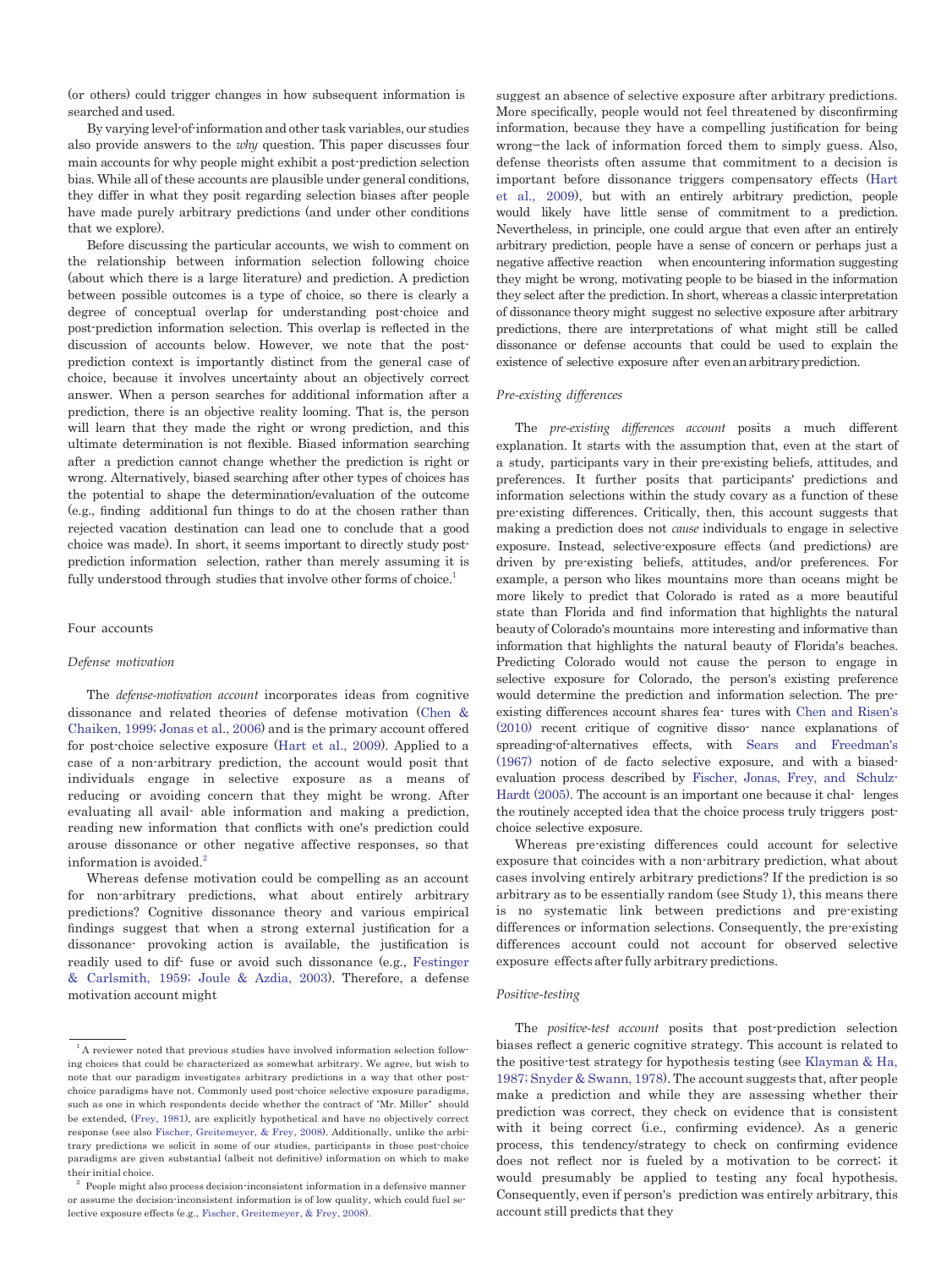would check on evidence that is consistent with the hypothesis that their prediction is correct.

#### *Desirability*

Finally, we introduce the *desirability account*. Without this account, it would be difficult to explain the full set of findings reported in this paper. The account assumes that people hope that they are right in their predictions. Because being right is affectively rewarding, finding information that suggests one might be right is also affectively rewarding, and this can cause people to select confirming information over disconfirming information. We believe that, even when a prediction is entirely arbitrary, people still hope to be right. We suspect that readers can recall personal experiences of feeling or witnessing satisfaction following a correct guess about the outcome of a purely chance event—even when the outcome itself was mundane, such as accurately predicting the outcome of a coin flip. In short, we propose that even after an arbitrary prediction, people's desire to be right can shape their affective responses to, and selection of, information.

#### *Paradigm/overview*

Again, our aim was to investigate when and why people exhibit post-prediction selection biases. The paradigm we used involved soliciting a prediction from participants (about artworks) and then giving them an opportunity to select pieces of information that either supported or conflicted with that prediction. All four accounts discussed above offer plausible explanations for selection biases following well-informed predictions (i.e., predictions from participants who had a full view of the artworks). Yet, the accounts differ regarding what would happen after arbitrary or uniformed predictions (i.e., predictions made without any view of the artworks).

#### Study 1

Study 1 tested how reductions in the amount of information that individuals had while making a prediction influenced the magnitude of the post-prediction selection bias. There were three possible levels of information—full, partial, and none (operationalized by whether they had a full, partial, or no view of the artwork when making their predictions). We also crossed this with an instruction manipulation that proved inconsequential (see below).

As a reminder, all four accounts anticipate that individuals would exhibit a post-prediction selection bias when making a fully informed prediction. However, when there is no information on which a person can base a prediction, the pre-existing differences account predicts an elimination of the selection bias, the defense-motivation account is not definitive on the matter, and positive-test and desirability accounts both anticipate selective exposure effects.

#### *Participants and design*

The participants for our studies  $(N = 41$  for Study 1) were University of Iowa students from an introductory psychology course. The de- sign was a 2 (extra instructions: yes, no) $\times$  3 (view: full, partial, no view)× 3 (artwork type: painting, sculpture, photograph) mixed factorial, with the last two factors manipulated withinsubject.

#### *Materials and procedure*

Participants were told that they would be making predictions about

the aesthetic preferences of college students under conditions of uncertainty. Participants in the extra instructions condition were explicitly informed that they would find out whether their predictions were right or wrong. All participants then saw their first

more college students nationwide. In the full-view condition, participants were given a full view of the artworks. In the partial-view condition, participants made their predictions from largely monochromatic color samples from the two artworks. In the no-view condition, participants made their prediction without seeing the artworks or any labels revealing characteristics of the artworks; they simply selected a box labeled "A" or a box labeled "B" on the screen where the artworks would otherwise appear (see [Fig.](#page-4-0) 1). In the partial-view and no-view conditions, participants were informed that although they could not see the full artworks when making predictions, the nationwide sample of college students always had a full view of the artworks. After each prediction, all participants were always given full views of both artworks (which appeared in counterbalanced locations) in a pair.

Next, participants were presented with an *information buffet*—i.e., eight titles to comments purportedly written by other University of Iowa students. Each title foreshadowed a positive or negative evaluation of one of the artworks (e.g., "Mountain Photo is a well detailed photo."). A buffet always contained two positive and two negative titles towards each of the two artworks, and the titles were randomly ordered. Participants were told to select three to seven titles of the comments that they would like to read later (in their full form).<sup>3</sup> All of these procedures were repeated for a total of three artwork pairs.

Participants also indicated their confidence in their prediction once after the information buffet and once after reading the selected comments. While confidence was measured in our studies (except Study 4), it is not of primary interest in this paper, and will not be discussed further (but see Tables S1 and S2 in the online supplementary materials).

#### *Results and discussion*

We indexed the selection bias by computing the proportion of titles a participant selected from a buffet that were consistent with his or her prediction (i.e., positive towards the selected artwork or negative towards the non-selected artwork). <sup>4</sup> Therefore, values significantly greater than 50% indicate a bias towards selecting confirming information. The grand mean on this index was  $67.3\%$   $(SD = 19.9\%).$ representing a

significant selection bias,  $t(40)=5.55$ ,  $pb.001$ . Artwork type (painting, sculpture, or photo) and the extra instructions had no reliable effects.

More important was whether there was a significant selection bias in each view condition. Contrary to what the pre-existing differences account predicted, there was no main effect of view, *F*(2,28)=.734,  $p = 49$ . In fact, participants demonstrated a significant selection bias regardless of whether their predictions were based on a full (*M* = 71%,

*SD*=30.1%), *t*(40)=4.46, *p* .001, partial (*M*=68.2%, *SD*=33.4%),  $t(40) = 3.49$ , *p* b.001, or no view of the artworks  $(M=62.6\%, SD=$ 27.5%),*t*(40)=2.93, *p* .01 (se[eFig.](#page-4-1) 2).

The effect in the no-view condition is especially interesting and important. It reveals that even when individuals make an entirely arbitrary prediction, they still engage in selective exposure. We verified this result in a follow-up study in which participants  $(N=35)$ 

made all three predictions under a no-view condition. The average selection bias  $(61.8%)$  was again significant  $(p b.01)$ . This follow-up study also included a measure that helps rule out some conceptually plausible alternative mechanisms mentioned by a reviewer: that participants selected confirming information about the predicted art- work because they came to like that artwork after learning they had predicted it (Gawronski, [Bodenhausen,](#page-7-1) & Becker, 2007; [Rydell](#page-7-1) & [Gawronski,](#page-7-1) 2009). After the main task, participants indicated how

artwork pair and made predictions regarding which of the artworks was preferred by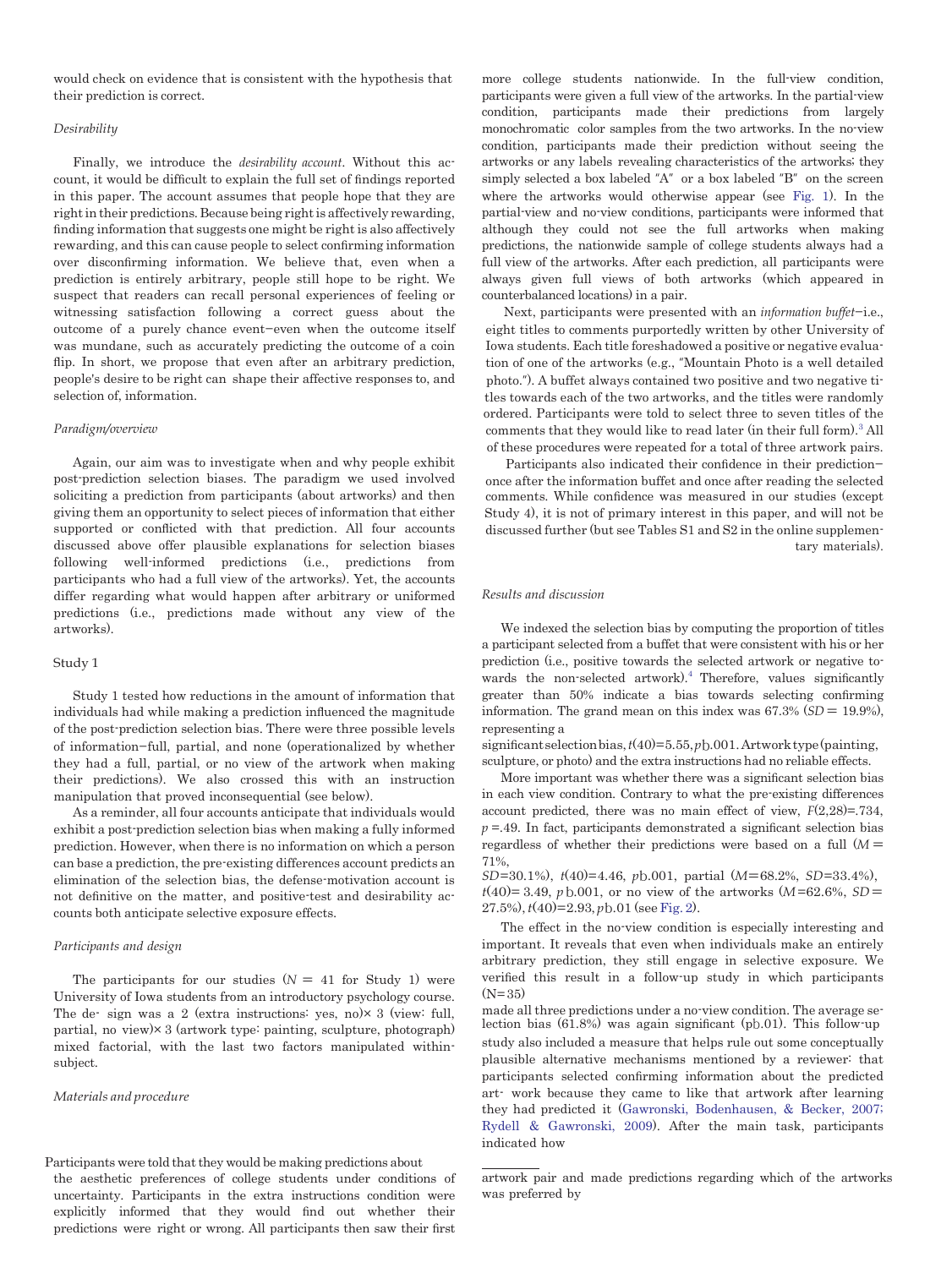<span id="page-4-0"></span>

Fig. 1. Black and white screenshot of the prediction phase for a no-view condition in Study 1.

much they liked each artwork. There were no significant differences between ratings of artworks that did and did not appear as the participants' arbitrary prediction (which again were randomly determined by the computer), ruling out this alternative explanation.

With the results of Study 1 and the follow-up, we can rule out the pre-existing differences account. Recall that the account would suggest that selective exposure occurs because people's preexisting preferences, beliefs, or attitudes relevant to the two artworks would drive both their predictions and their information selections, not be- cause predictions somehow drive information selections. However, in the no-view condition, predictions were formally random (i.e., participants predicted artwork "A" or "B" without seeing them, and then saw what they had "picked," which was randomly determined). In other words, pre-existing differences could not have affected which artwork they "predicted."<sup>5</sup> This finding is important because it means that the act of predicting an artwork did indeed trigger (i.e., have a causal impact on) selective exposure.

All of the other three accounts we discussed (defense motivation, positive-test, and desirability) could account for the observed patterns of selective exposure.

would anticipate that a selection bias would not be triggered if people were simply given a prediction to consider.

Study 2 used procedures essentially identical to the full-view condition of Study 1, except for one key difference. When participants initially viewed an artwork pair, no predictions were solicited. In- stead, the computer randomly selected one of the two artworks by placing a red box around it. Participants  $(N =$ 70) were told that they would soon judge the likelihood that the selected artwork was the one that was preferred by college students nationwide. If participants were simply employing a positive-test strategy, they should check on information consistent with that possibility.

Theaverageselectionbiaswasonly52.6%(*SD*=17.3),whichwas not significantly different from 50%,  $t(69)=1.23, p=.22$ . None of the selection biases for the individual artwork pairs approached significance (all *t*'s 1.2). This result is inconsistent with the positive-test

account, yet if fits with expectations from the defense-motivation and desirability accounts.



Study 2 is important for evaluating the positive-test account as an 60 explanation for the observed findings. This account suggests that the se-

lection bias reflects a generic, non-motivated strategy that people apply 50 when testing any hypothesis or prediction. Therefore, the account predicts that if people were given a prediction to consider—rather than <sup>40</sup> asked to generate the prediction themselves—they would exhibit the same selection biases as seen in Study 1. Since the defense-motivation and desirability accounts both assume that people have some motivated stake in whether their prediction was wrong/right, both accounts

Fig. 2. Selection bias for each of the viewing conditions in Study 1. Values significantly greater than 50% indicate a bias towards confirming information. Error bars represent *SE*.

#### Study 2

<span id="page-4-1"></span><sup>&</sup>lt;sup>5</sup> Participants might have had other pre-existing tendencies, such as a tendency to pick "A" rather than "B." However, this tendency would not, *a priori*, be linked to a tendency to favor positive information about a particular artwork (e.g., a mountain photo) or information about that artwork.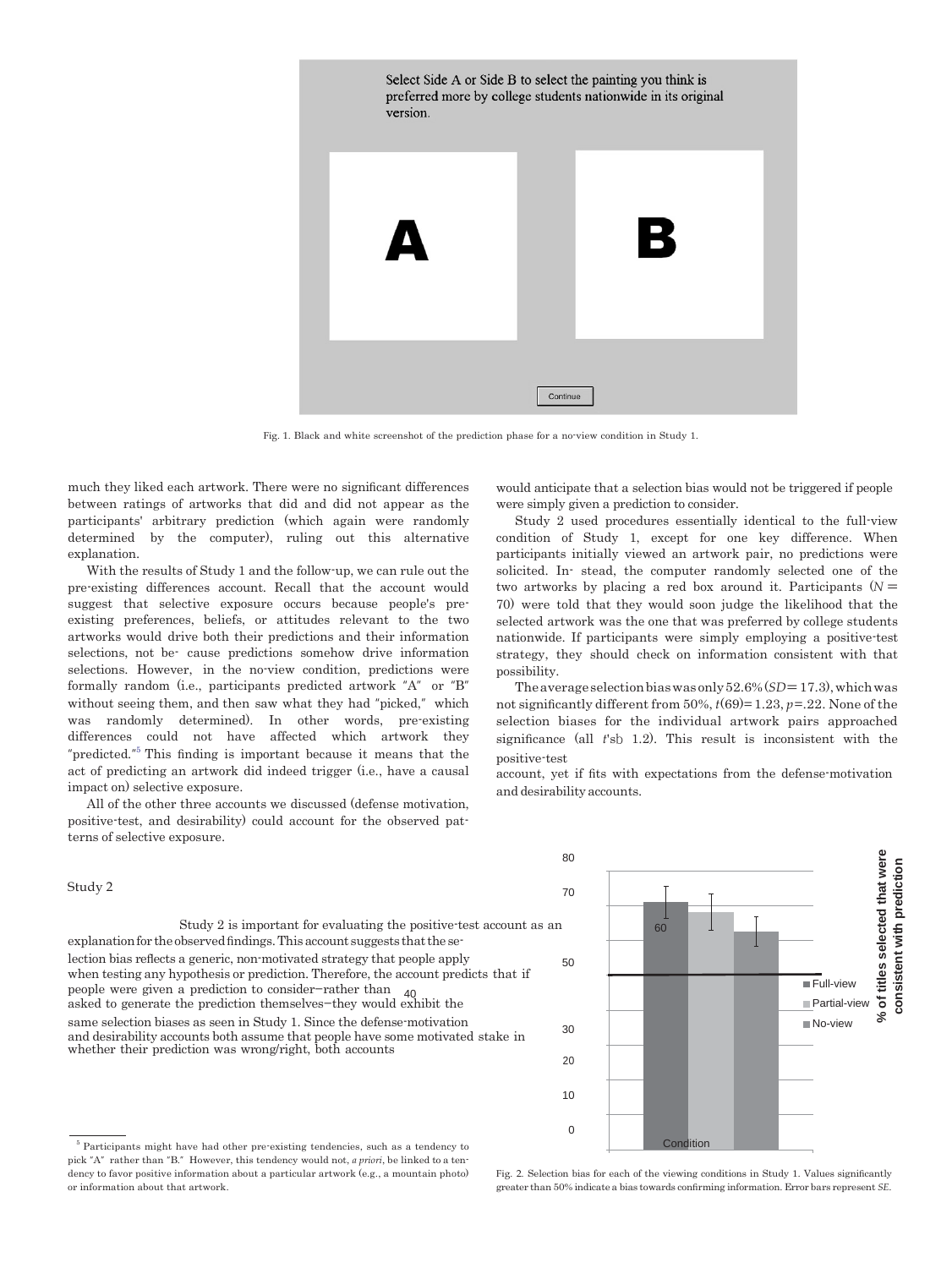#### Study 3

There is an alternative version of the positive-test account that could still be viable after Study 2. Perhaps after a person makes a prediction, there is a stronger focus on "could it be right?" rather than "could it be wrong?" (Gilovich, 1991; Hoch, 1985; Koriat, [Lichtenstein,](#page-7-3) & [Fischhoff,](#page-7-3) 1980). This differential focus could, in part, be fueled by the fact that, while making the prediction, there is naturally a focus on making the right prediction. While this tendency might carry over from a prediction generation process, it is obviously not present when the pre- diction is provided rather than generated (as in Study 2). To test this version of the positive-test account, we implemented a manipulation that would break any mindset tendencies to focus primarily on "could it be right?" Specifically, half of the participants knew they would indicate the likelihood that their prediction was *wrong*.

The design was a 2 (expected likelihood question: Were you right?, Were you wrong?)  $\times$  3 (view: full, partial, no view)  $\times$  3 (artwork type) mixed factorial. The procedures were identical to those from Study 1, except as follows. After their prediction, participants in the "Were you wrong?" ("Were you right?") group were instructed: "Soon you will be asked to indicate the likelihood that your prediction is incorrect(correct). In other words, you will judge the probability that you were wrong (right) in your prediction." Participants then selected information from the information buffet—which included another reminder that they would be asked to indicate the likelihood they were wrong (right) in their prediction. Finally, they made their likelihood judgment. As in Study 1, this series was repeated (through the three artwork types).

See [Fig.](#page-5-0) 3 for the main findings. The selection biases did not meaningfully vary as a function of view, artwork type, or interactions, so we focus here on the results for the new manipulation. Contrary to the positive-test account, the selection biases were not significantly different between the "Were you right?" (*n*=33) and "Were you wrong?" (n=33) groups, *F*b1. The average selection biases were 66.6% (*SD*= 21.5%) and 66.2% (*SD*= 18.9%) respectively, and both were greater than  $50\%$  ( $p$ sb.001).

One might question whether participants in the "Were you wrong?" condition really recognized that they would be indicating the probability that they were wrong. The likelihood results indicate that participants did attend to the question wording. The mean likelihood estimates of participants in the "Were you right?" and "Were you wrong?" conditions were 60.2 (*SD*=10.2) and 43.4 (*SD*=13.5), reflecting a clear difference in focus,  $t(64)=5.72$ ,  $pb.001$ . We also did a separate analysis of the selection bias for the second and third rounds—after participants had already provided a likelihood judgment (about being right or wrong) in the first rounds. Even within these rounds, the selection biases for the "Were you right?" (M= 65.6%; *SD*=26.5) and "Were you wrong?" (M=68.7%; *SD*=22.5) groups

<span id="page-5-1"></span>

<span id="page-5-0"></span>Fig. 3. Selection bias for each of the viewing conditions and "Were you right/wrong?" conditions in Study 3. All selection bias measures were significantly greater than 50%.

were both significant (*ps*b.001). In other words, even participants who anticipated having to judge the likelihood that they were wrong (and had done so on the previous round) still preferred to read buffet information that suggested they were right. This result does not bode well for a positive-test account, but it is consistent with both the defense-motivation and a desirability accounts.

#### Study 4

Table 1

The defense-motivation and desirability accounts are both motivated accounts, and some readers may question whether they are distinguishable. This presents a key question: Within the context of post-prediction information selections, is hoping to be right meaning- fully different from worrying about being wrong? Although other areas of psychology have drawn distinctions between constructs such as promotion and prevention [\(Higgins,](#page-7-4) 1998; [Molden,](#page-7-4) Lee, & [Higgins,](#page-7-4) 2008) or gain and loss framing (Levin, [Schneider,](#page-7-1) & Gaeth, 1998; Tversky & [Kahneman,](#page-7-1) 1981; for discussion of related distinctions see [Dijksterhuis](#page-7-1) & Aarts, 2003; Larsen, Berntson, [Poehlmann,](#page-7-1) Ito, & [Cacioppo,](#page-7-1) 2008), a similar distinction has not gained traction in explanations of post-choice selective exposure. The literature focuses primarily on how the potential for defense motivation shapes information selection [\(Hart](#page-7-2) et al., [2009\)](#page-7-2). There is little reason to question the important role of defense motivation concerns in many selective-exposure effects. However, in the next two studies, we looked for initial evidence that, among participants making predictions, their hope to be right is not negligible, and it does indeed play a role in information selection.

In Study 4, we examined two key issues. First, are participants actually interested in being right, even about strictly arbitrary predictions? Second, is an interest in being right distinct and greater than a concern about being wrong? Participants  $(N = 60)$  indicated how they would feel upon learning their prediction was right or wrong. More specifically, after making a prediction about an artwork pair (same pairs as Study 1 under full, partial, or no-view conditions), participants faced two questions in a counterbalanced order. One asked how good they would feel if their prediction was right (0 = *Wouldn't Care*, 100 = *Would Feel Pretty Good*) and one asked how bad they would feel if their prediction was wrong (0 = *Wouldn't Care*, 100 = *Would Feel Pretty Bad*). We recognize that interpreting differences on these two scales must be done with great caution. However, the empirical results were strong enough to assuage major concerns.

Responses were similar across the three view conditions (see [Table](#page-5-1) 1). The average response on the "If right" question was  $60.0$   $(SD = 25.8)$ , which is far from the *Wouldn't Care* anchor and confirms that participants had a notable interest in being right. The average response to the "If wrong" question was only 24.4  $(SD = 17.0)$ . Hence, participants were more interested in being right than they were concerned about being wrong, $t(59)=10.55$ , $pb.001$ . Importantly, this was true even when participants made an arbitrary prediction with no useful information.

While individuals in this study showed some concern about being wrong, indicating that there may have been a small amount of defense motivation, this concern was clearly dwarfed by individuals'

| Anticipated positive and negative affect by view condition in Study 4. |                                                                  |                      |                                                                   |                      |
|------------------------------------------------------------------------|------------------------------------------------------------------|----------------------|-------------------------------------------------------------------|----------------------|
| View condition                                                         | How good would<br>you feel if your<br>prediction was<br>correct? |                      | How bad would you<br>feel if your<br>prediction was<br>incorrect? |                      |
|                                                                        | M                                                                | SD                   | M                                                                 | SD                   |
| Full-view<br>Partial-view<br>No-view                                   | 60.2<br>62.0<br>57.8                                             | 26.2<br>27.3<br>28.8 | 24.9<br>24.0<br>24.3                                              | 18.5<br>18.9<br>21.2 |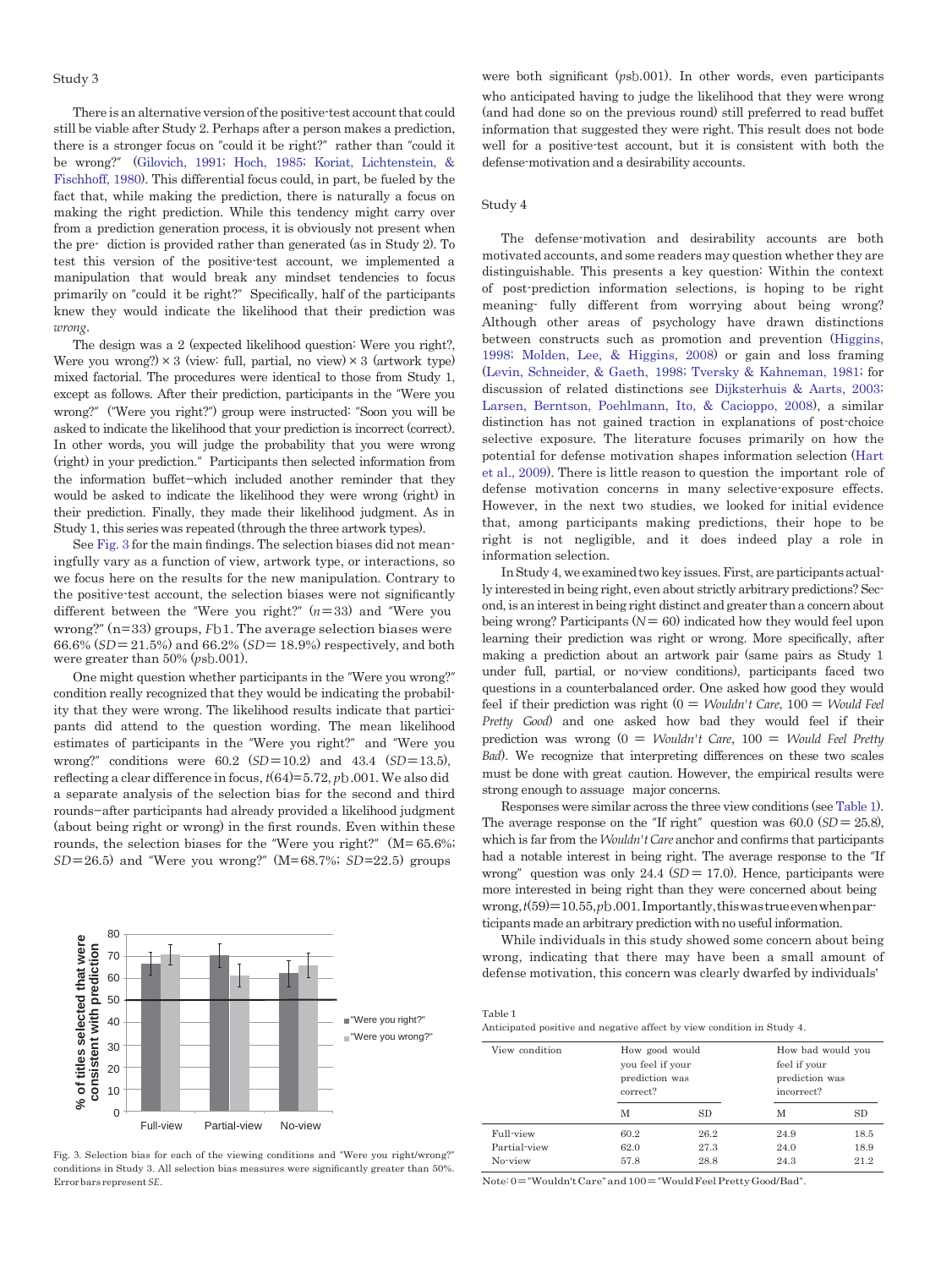interest in being right, suggesting that desirability was the primary motivation. These results lend initial support to the notion that hoping to be right could be important for post-prediction information selection, and they suggest that the desirability account should not necessarily be subsumed by a defense motivation account.

#### Study 5

In Study 5, we delved deeper into the role of anticipated affective reactions to new, post-prediction information. The desirability account suggests that anticipated affective reactions to buffet comments should differ for confirmatory and disconfirmatory comments, and these anticipated reactions should thereby influence buffet selections. The procedures for Study 5 were nearly identical to the partial-view condition of Study 1—with one key addition. Immediately following their prediction, participants  $(N = 29)$  sequentially viewed the comment titles that would soon appear on the information buffet. For each title, participants indicated their anticipation of how they would feel if they read the full comment (from −5 = *Extremely Bad* to +5 = *Extremely Good*). Next, participants saw the buffet and made their selections—this time with no restrictions on amount.

Participants selected an average of 2.56 items, and we again observed a significant selection bias  $(M=58.9\%, SD=22.1\%, t(28)=$ 2.16, *p*b.05). More critical, however, are the findings involving the anticipated-affect measures. First, participants reported higher anticipated affect for comments that, given their prediction, were confirmatory (*M*=1.01, *SD*=1.26) rather than disconfirmatory (*M*=−0.32,  $SD = 1.29$ ,  $t(28) = 3.21$ ,  $p b.01$ . The former mean is significantly greater than zero  $(p<sub>b.01</sub>)$ , whereas the latter mean is not significantly different from zero  $(p = 17)$ . In other words, participants clearly anticipated feeling good about reading information that supported their prediction (even though their prediction was based on almost no information), whereas their anticipated reactions to disconfirming information were less strong if not neutral.

Second, participants' anticipated-affect ratings were predictive of what items they selected from the buffet. To determine this, we calculated idiographic correlations (separately within each buffet and per- son) between how the eight buffet titles were rated for anticipated affect and whether they were selected for reading. The overall aver- age of these correlations was .26, which was significantly greater

#### than zero,  $t(28)=4.49$ ,  $p<sub>0.001</sub>$ .

Additional idiographic correlations between selection biases and ratings of the anticipated affect for *con*fi*rmatory* comments revealed that participants tended to exhibit larger selection biases on the rounds for which their average anticipated affect from reading those confirmatory comments was high  $(M_r = .32, t(21) = 2.15, p \text{ b } .05)$ . However, comparable analyses involving anticipated affect for disconfirmatory comments were not significant  $(M_r = -.05, t(21) = 0.37, p = .71)$ . In other words, participants' anticipations of how they would feel about confirmatory

comments were predictive of selection biases, whereas participants' anticipations of how they would feel about disconfirmatory comments were not predictive.

Between the defense-motivation account and the desirability account, the results of Study 5 lend clearer support for the latter. Again, we are not claiming the defense motivations are unimportant for selective exposure, but we do believe the results lend notable support to the notion that hoping to be right can be important for post-prediction information selection.

#### General discussion

The current studies suggest two novel and important conclusions. First, participants are often biased in their post-prediction information selections, even when their predictions are entirely arbitrary and made with no real information. Second, the selection biases that follow such arbitrary predictions may best be attributed to a desirability

account—people hope to be right and favor supportive information even if their prediction is based on little or no information.

The idea that a desire to be right would shape post-prediction selective exposure might not seem surprising given work on related issues (see [Kunda,](#page-7-1) 1990). However, desire has not been explicitly identified as a major factor in selective exposure research. The defense-motivation account has largely dominated that literature (Hart et al., [2009\),](#page-7-2) with some alternatives receiving limited attention (Klayman & Ha, 1987; Sears & [Freedman,](#page-7-1) 1967). We note that some findings from post-choice selective-exposure studies might be better understood if a desirability account is considered. For example, research on framing effects and selective exposure has demonstrated that gain frames, where individuals might be focused on the desirability of outcomes, leads to selective exposure, while loss frames, which tend to elicit increased concern about being wrong, lead to a reduction or eliminationof selective exposure (Fischer, Jonas,Frey, & [Kastenmüller,](#page-7-1) 2008; [Kastenmüller](#page-7-1) et al., 2010).

It is important to highlight that we tested cases in which, prior to a prediction, the possible outcomes themselves are hedonically neutral. That is, participants initially did not have a stake in whether one or the other artwork was the true answer. This allowed us to test the impact of a desire that arose once the prediction was made (i.e., the desire to be correct). In some contexts, people make predictions about outcomes that already have a hedonic value (e.g., whether one will be hired or not; whether a skin abnormality is cancerous or not). In these cases a desire to be correct in one's prediction is likely to be overshadowed by the desirability or undesirability of the outcomes themselves.

We do not think that the desirability account uniformly explains all post-predictive selective exposure effects. There are a variety of potential moderators for post-prediction selective exposure—both in terms of magnitude of the effects as well as what accounts are most applicable. The post-choice literature provides some guidance as to what might be the most likely moderators. For example, increased accountability for a prediction might shift an individual's focus to a concern about being wrong and result in increased selective exposure (Jonas, [Schulz-Hardt,](#page-7-1) & Frey, 2005). Future research should examine under what contexts the primary mechanisms of selective exposure might shift from one type (e.g., desirability) to another (e.g., defense motivation).

Our findings have implications for the recent debate regarding classic post-choice effects in which chosen options appear to become increasingly favored and unchosen options increasingly disparaged (e.g., Chen & Risen, 2010; Sagarin & [Skowronski,](#page-7-1) 2009). These effects are often assumed to be triggered by a motivation to avoid dissonance about a bad choice. However, Chen and Risen contend that better measurement of people's *a priori* preferences reveals that those preferences influence both choices and post-choice evaluations, which is critically different from assuming that choices trigger changes in evaluations (because of dissonance concerns). We find merit in their critique of the existing literature. However, we also note that we have ruled out the possibility that pre-existing differences could account for selection biases after *arbitrary* predictions. The biases, therefore, provide a clear example that choices (or predictions) can play a causal role in post-choice responses.

#### *Conclusion*

Receiving new information after a prediction should give us a chance to correct an errant prediction or at least begin to doubt it. However, when there is an assortment of new information available, we are likely to attend to the information that supports our prediction rather than information that might help correct it. Apparently, it does not take much of a commitment to an initial prediction in order to trigger this bias. In sum, whether a prediction is a completely uninformed guess about the weather or a well-informed forecast about a political outcome, there is a danger